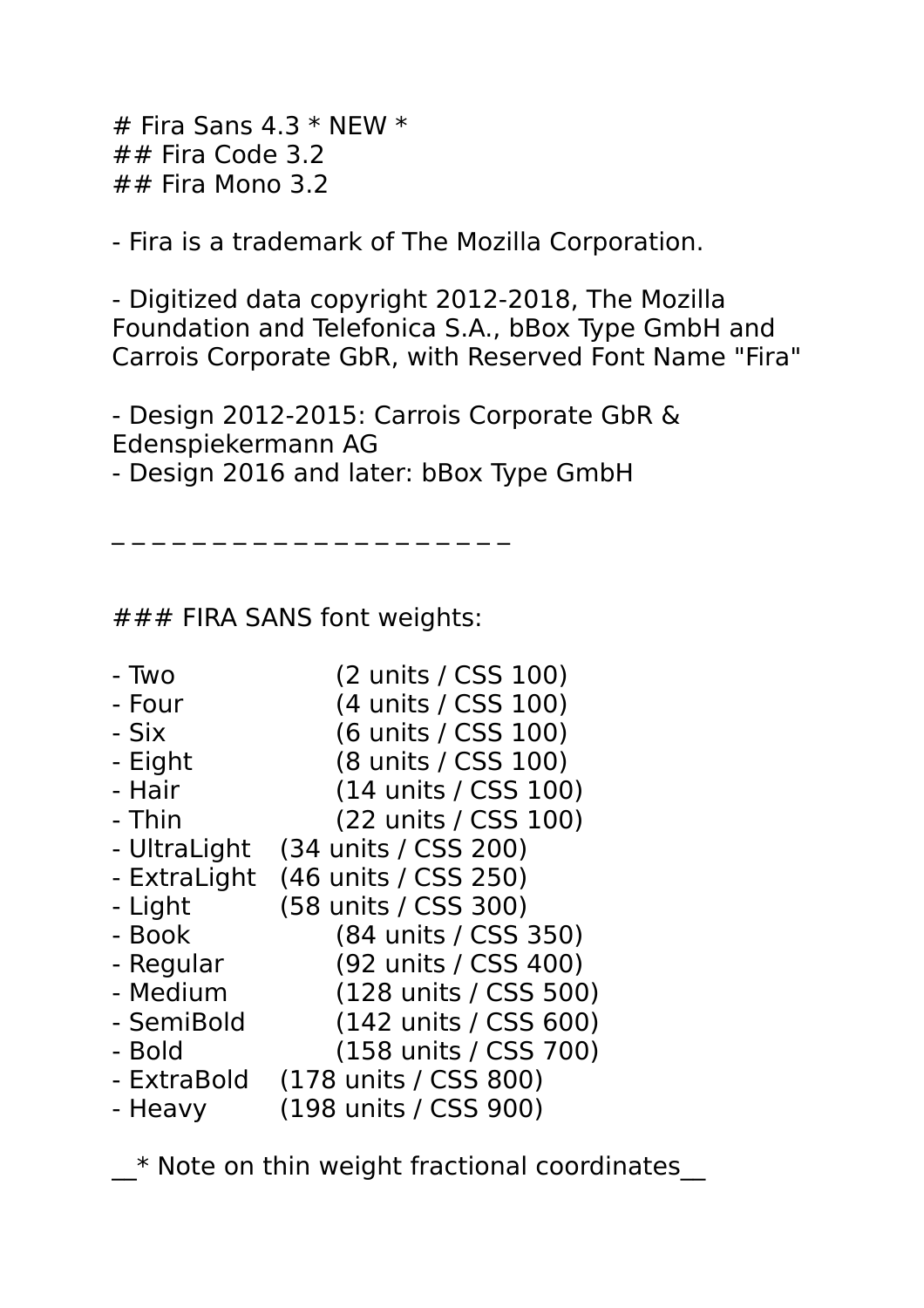All weights below "Thin" use fractional coordinates which is an optical decision. Rendering engines might not be able to deal with that correctly. As for that, these weights should be seen as an experiment by now. If you notice any problems in smaller sizes please consider to use weights from Thin.

### FIRA MONO font weights:

- \* Regular (84em / CSS 400)<br>\* Medium (112em / CSS 500
- (112em / CSS 500)
- \* Bold (158em / CSS 700)

### !!! THANK YOU !!! MERCI !!! DANKE !!! Dziękuję !!! Gracias !!! Kiitos !!! Obrigado !!! Спасибо !!!

- Patryk Adamczyk and his colleagues at Mozilla Foundation and Mozilla Corporation for trust and huge support over the last years

- Christine Sunkel at EdenSpiekermann for project management, organization and her patience.

- Denis Jacquerye for stunning support concerning IPA and PAN African

- Prof. Dr. Sebastian Kempgen at Uni Bamberg for offering his expertise on Slavistic matters

- Georg Seifert, Andreas Eigendorf and Adam Twardoch for all-time technical support and advice

- Finally: the whole community who helped improving Fira via Mail, GitHub and FireBug!

\_ \_ \_ \_ \_ \_ \_ \_ \_ \_ \_ \_ \_ \_ \_ \_ \_ \_ \_ \_ \_ \_ \_ \_ \_ \_ \_ \_ \_ \_ \_ \_ \_ \_ \_ \_ \_ \_ \_ \_

### Future prospect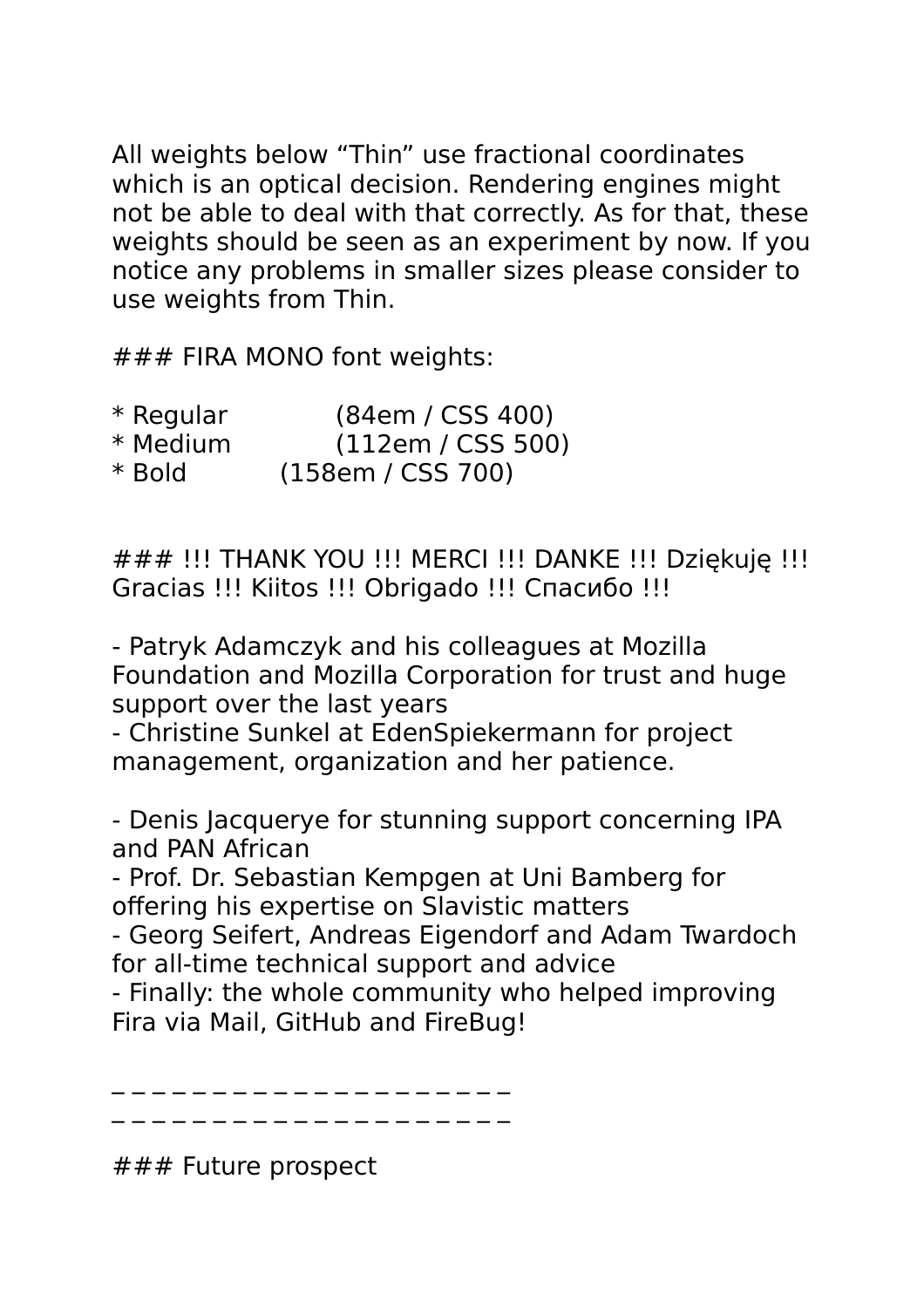- This will be the last version of Fira Sans. Development will continue with FiraGO. See FiraGO for plenty of new scripts (Arabic, Hebrew, Devanagari, Thai, Georgian) and manual TT hinting.

. \_ \_ \_ \_ \_ \_ \_ \_ \_ \_ \_ \_ \_ \_ \_

. \_ \_ \_ \_ \_ \_ \_ \_ \_ \_ \_ \_ \_ \_ \_

## CHANGE LOG Fira Sans

\_ \_ \_ \_ \_ \_ \_ \_ \_ \_ \_ \_ \_ \_ \_ \_ \_ \_ \_ \_

### version/build 4.301 (Sans only), 19.03.2018

- issue #25: change be.loclBGR to ve.loclBGR, thanks **StefanPeev** 

- introduce clear names for stylistic sets

- separate stylistic variant a and g (a=ss04, g=ss05), for R.Trinler

- issue #12: change shape of /longs according to /f and /germandbls, thanks thlinard

- optimize anchor position of /zeta

- add rfn-notice to copyright: with Reserved Font Name "Fira"

- issue #26: Moved ligatures f\_f, f\_f\_i, f\_f\_j, f\_j, f\_f\_l to liga-feature. Thanks Ray.

\_ \_ \_ \_ \_ \_ \_ \_ \_ \_ \_ \_ \_ \_ \_ \_ \_ \_ \_ \_

### version/build 4.300 (Sans only)

LOCL FEATURES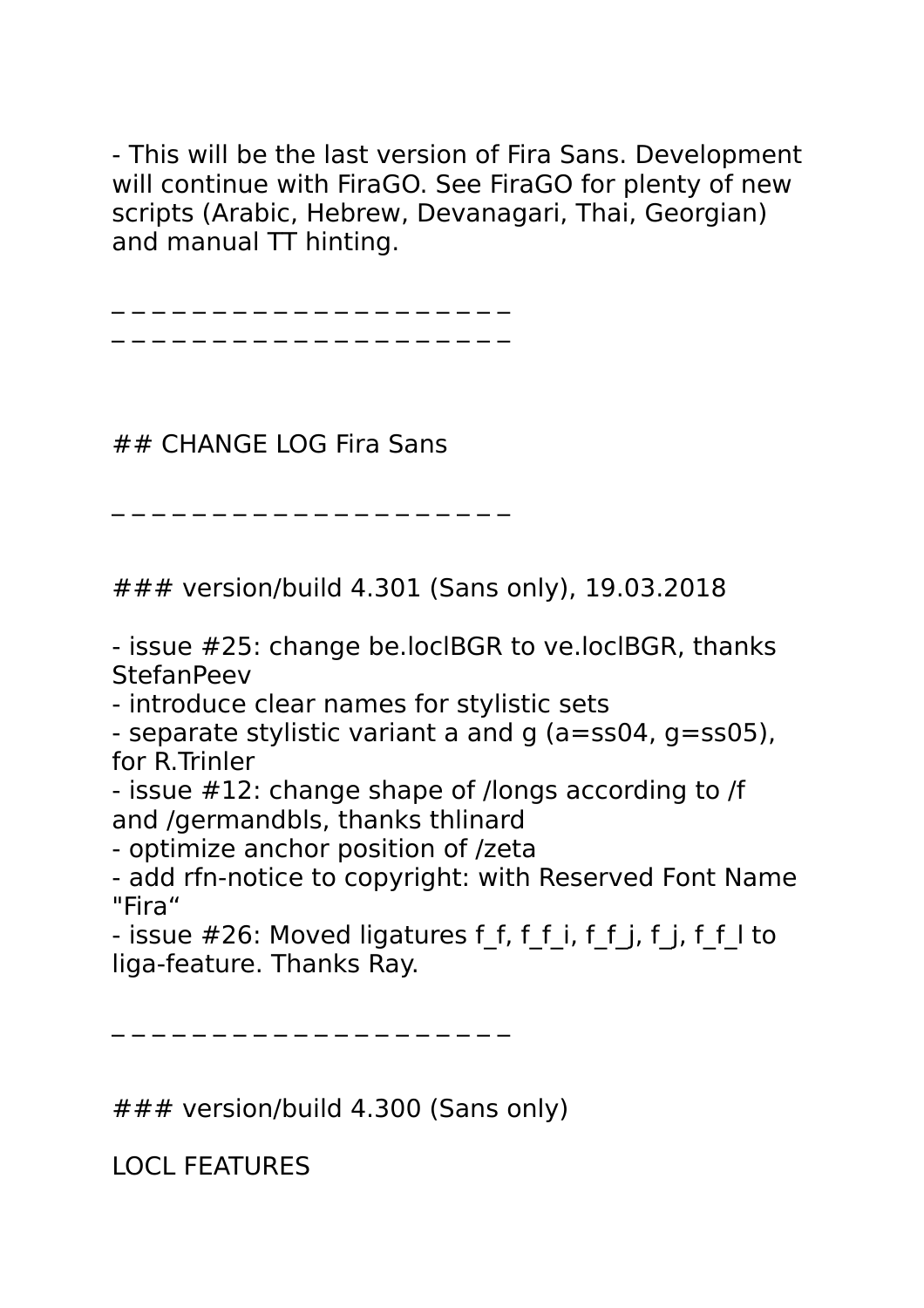- loclHUN / hungarianumlaut (thanks, Thorsten) - loclBGR (also available via stylistic set 01) for Cy-EXT range in cooperation with Bulgarian Type Designers Botio Nikoltchev and Vassil Kateliev

- ДЛФЉҔҦдкӿӆӅӺӼӅӅҠӅбгѓджийҋѝкќлптцшщџљю  $F$ ҕҗқкҥҧпҭҵжӿдӂӄӆӣӥӷӻӽљъл $K$ ҧ + their .sc - loclSRB, loclMKD

ISSUES/FIXES

- Optimize position or insert anchors for greek polytonic  $>$  ζ, ξ, ς, ψ (thanks, disk0x)

- Italic: /pe-cy now has a real Italic shape

- Italic: moved descender of /gedescender-cy (uni04F7) to the right

- fixed an anchor issue with  $\mathfrak i$  (thanks, Denis)

- fixed an anchor issue with 031A COMBINING LEFT ANGLE ABOVE (thanks, Denis)

- Moved ligatures f f, f f i, f f j, f j, f f I to liga-feature. They are standard now.

- Removed f t ligature (see next point)

- introduced stylistic alternative short f in combination with ascender letters (like h, t, k, ...). Replacement via calt-feature

- few optimized kerning pairs (thanks, Thorsten)

- added uni1D7B /idotlessstroke (thanks, Ray)

- added uni0305 /overlinecomb (thanks, Ray)

- added uni25BA and uni25C4

- changed descender of zedescender-cy.sc to match the according uppercase and lowercase letters

- re-structured calt-feature for Greek (disappearing accents in all cap use)

- deleted acute in /UpsilonacutehookSymbol.sc (disappearing accents in all cap use)

- little changes of overall Metrics of Regular Master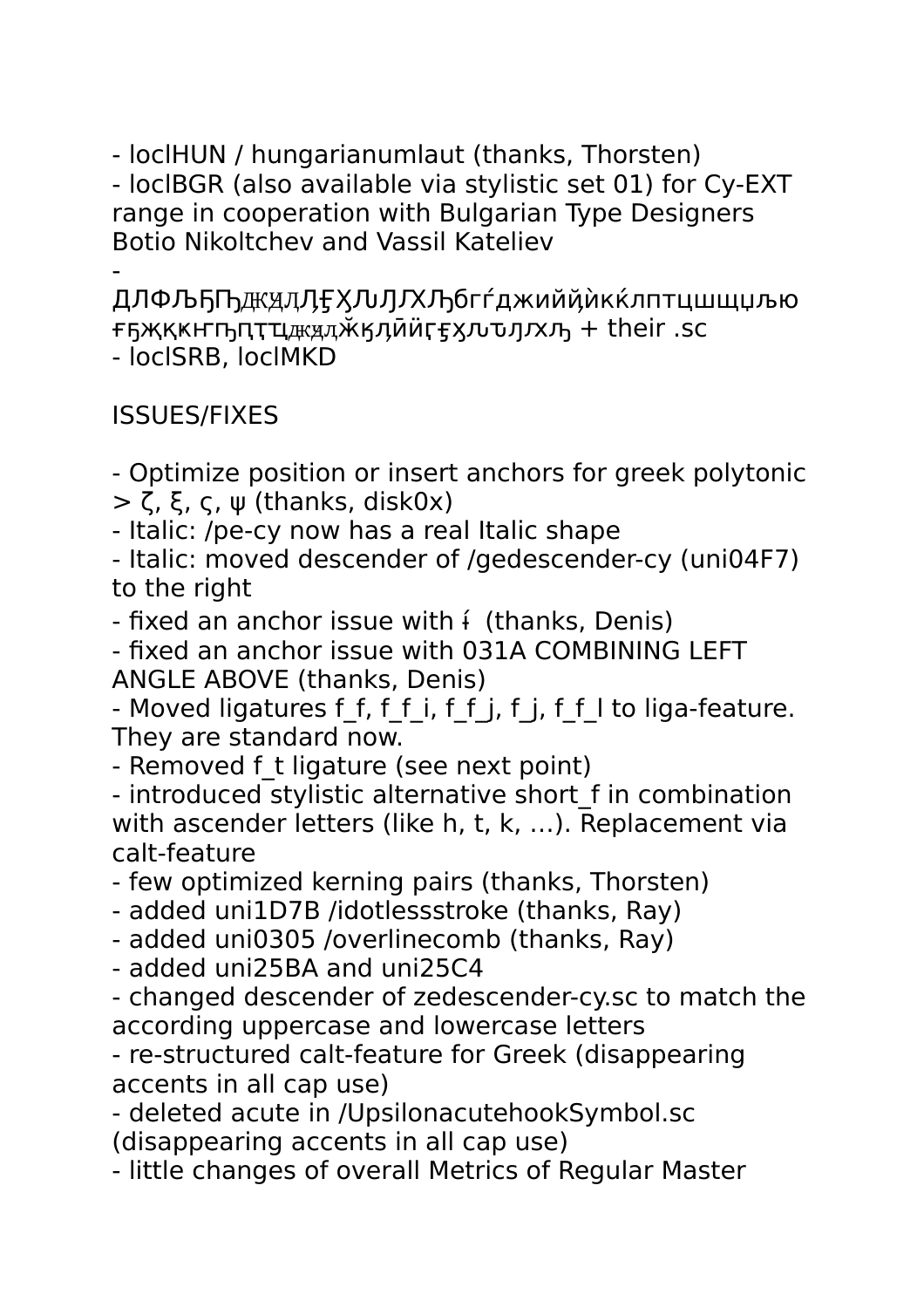(text might wrap differently) - added some glyphs for Mac OSX system requirements (thanks, Jens) - plenty of smaller fixes

## version/build 4.203 (Sans only)

- web subsets for Latin only

- file size 24-32K

- weights skipped: Two, Four, Eight & Ultra

## version/build 4.203 (Sans only)

- fixed #2 (LineHeight, Hinting) – thanks Ray - fixed #3 (Ligatures in Roman files) – thanks BonnEconLab - few optimized kerning pairs

## Fira Code 3.206

- Fira Code is Fira Mono 3.206 with less Line Space (1.0)
- does not include programming ligatures
- fixed bug #156 (swapped /BoxLightDown /BoxLightUp)

## version/build 4.202 (Sans only)

- Fira Condensed & Fira Condensed Italic now covering complete Glyph range of Fira 4.1 (see below)

- New: Fira Compressed & Fira Compressed Italic

- Fira Sans Condensed slightly wider to locate in the middle of Normal and Condensed

- Glyphs source files of Fira Sans and Sans Italic now with 8 masters each, interpolation of width and weight possible

- Completely reworked kerning (including #154)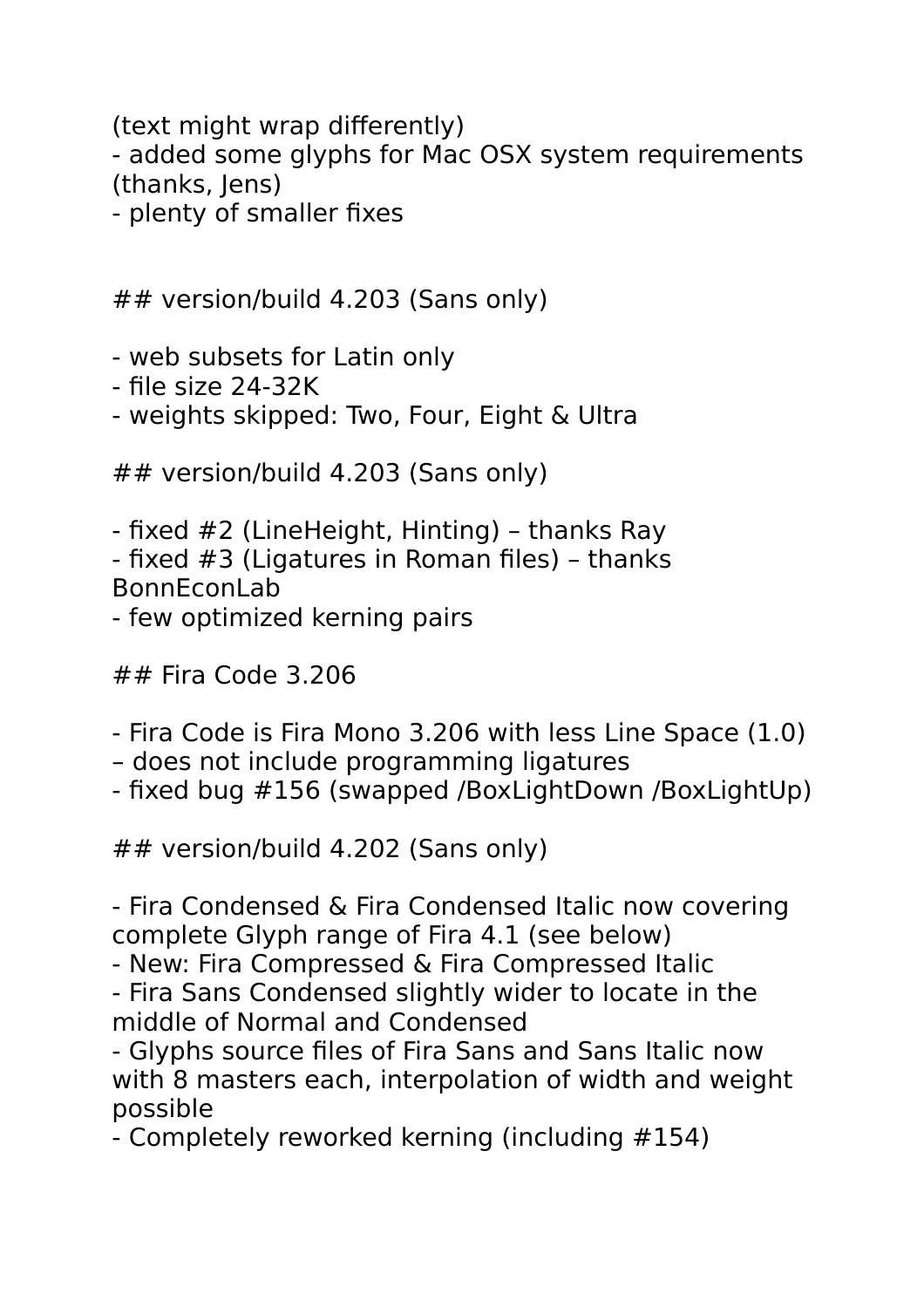- Single-storey alternates for a and g accessible via .ss04 (#127)

- Addition of currency symbols (#55 – 101)

- Addition of ligatures ff, fi, ft, ffi, fft  $(\#53 \#180)$ 

fixed bugs/requests mentioned on GitHub:

- #130 (/longs missing in Upright)
- #121 (wrong letter interpolation glitch)
- #147 (Greek polytonic accents)
- #171 (Style names)
- #149 (Copyright string)

\_ \_ \_ \_ \_ \_ \_ \_ \_ \_ \_ \_ \_ \_ \_ \_ \_ \_ \_ \_

 $# # #$  previous changes

## version/build 4.106 (Mono 3.206)

- exported fonts via Glyphs 2.1.1 build 799 to fix UFO problems

- added top and bottom anchors to all base glyphs (GitHub # 107)

## version/build 4.105 (Mono 3.205)

exported fonts via Glyphs 2.1 build 780 to fix technical problems:

- zero-width glyphs in TTF-files

- truncation of glyph names

- fix differences in GPOS-tables between OTF and TTF (affects diacritic positioning)

for Fira & Fira Italic:

- fix greek small caps issue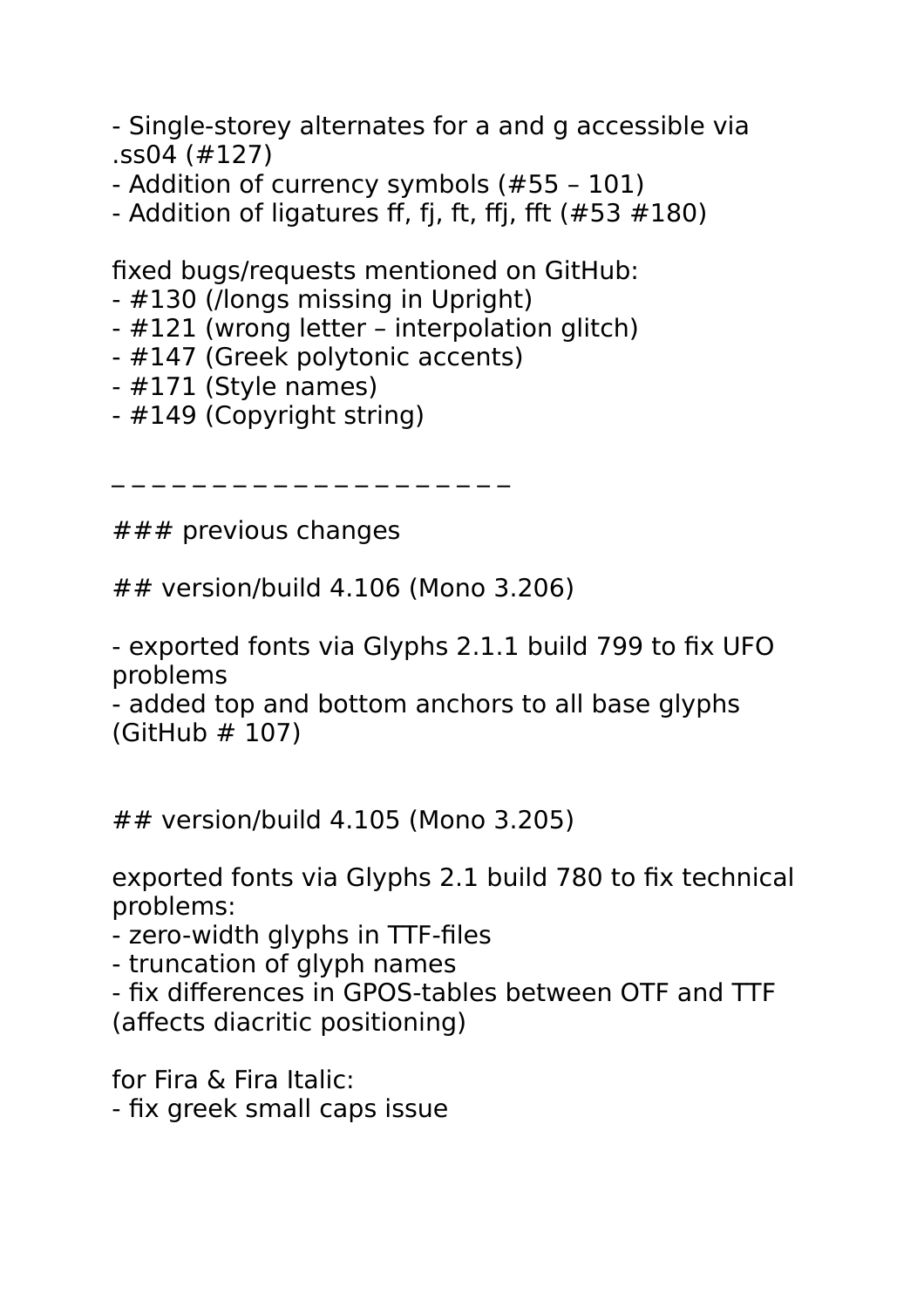## version/build 4.104 (Mono 3.204)

- exported fonts via Glyphs 2.1 build 767 to erase remaining technical bugs from last version

## version/build 4.103 (Mono 3.203)

- exported fonts via Glyphs build 750 to fix bug  $#81$ github

- exported fonts via Glyphs build 750 — bugzilla

1167071

- fixed — bugzilla 1167076

## version/build 4.102 (Mono 3.202)

Exported fonts via Glyphs build 749 to fix bug #81 please check and report if fixed. THANKS.

Sans:

- fixed /uni02AD was upside down
- fixed some interpolation glitches

## version/build 4.101 (Mono 3.201)

Mono:

- correct width of /fraction (uni2044) and /divisionslash (uni2215) to 600 in bold master (#56 GitHub)

All Fira fonts:

- add /tironiansignet (uni204A) – Gaelic ampersand - #81 GitHub: should be solved by new export behavior of current Glyphs version (this version of Fira generated by Glyphs2-740)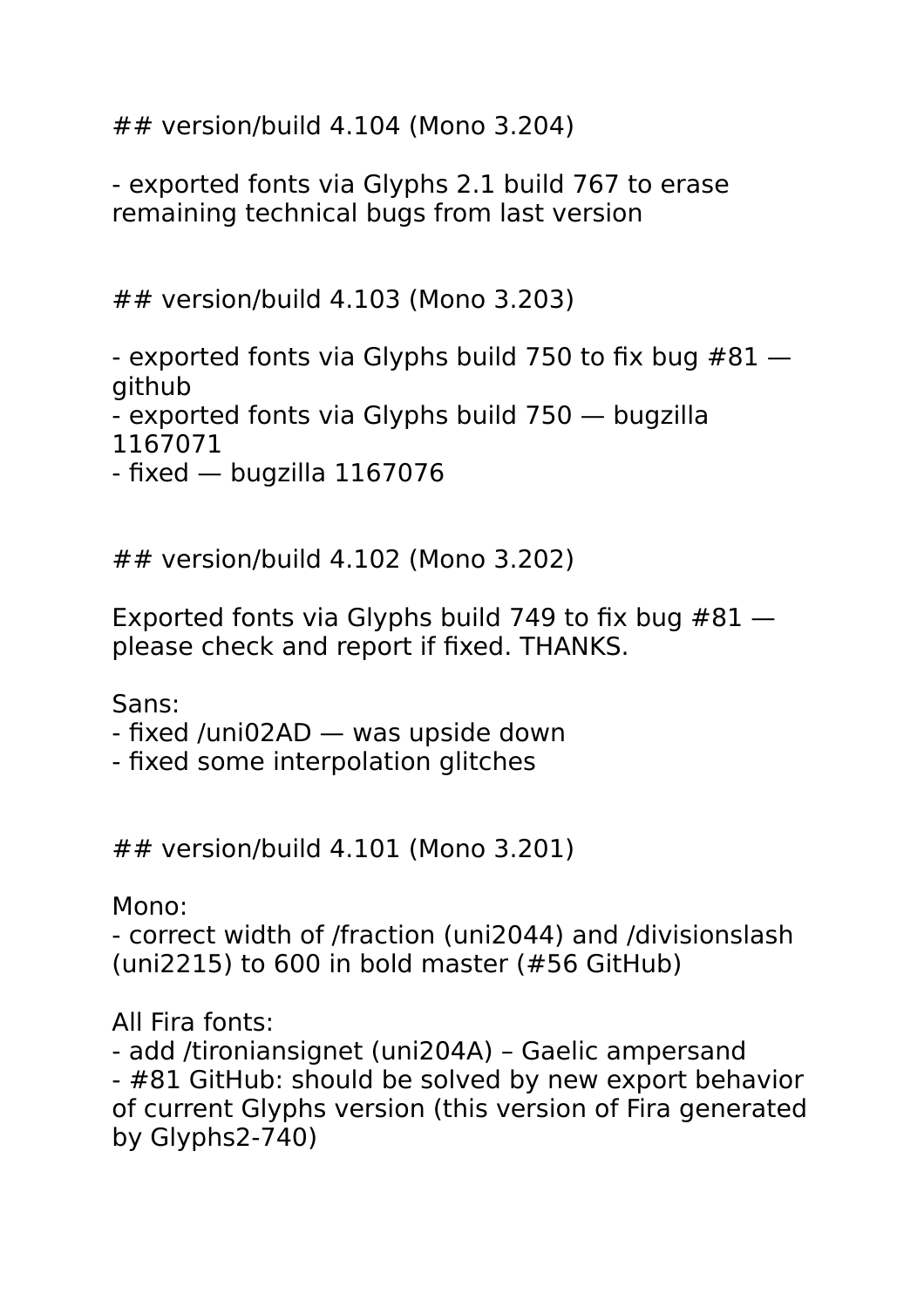## version/build 4.100

Expand Fira to comprise the following unicode blocs (added appr. 500 glyphs since 4.004)

- Cyrillic (uni0400 – 04FF)

- Cyrillic Supplement (uni0500 052F)
- Greek & Coptic (uni0370 03FF) [except from 12

coptic characters (uni03E2 – 03EF)]

- Greek Supplement (uni1F00 – 1FFF)

Each font of Fira Sans contains  $\sim$  2600 glyphs now!

- re-introduce curly ampersand in Italic; also added it in Roman. Accessible via .ss03 OR type, #& ' (replacement via calt feature)

- eliminate interpolation glitch in Italic [light master

of /exclam (uni0021)]

Thanks, Ralf Trinler

- edit /Yat-cy (uni0462) and Izhitsa-cy (uni0474 / uni0475)

Thanks, Prof. Dr. Sebastian Kempgen

- place varia and oxia before uc letters just as other Greek uc diacritics (e.g. uni1FBA / uni1FBB) Thanks, Prof. Dr. Sebastian Kempgen

!!! Set new line height value for both Fira Sans and Fira Mono to 1.2 (was: 1.4) !!!

- typoAscender: 935
- typoDescender: -265
- typoLineGap: 0
- winAscent: 935
- winDescent: 265

(Please note that this was done due to explicit demand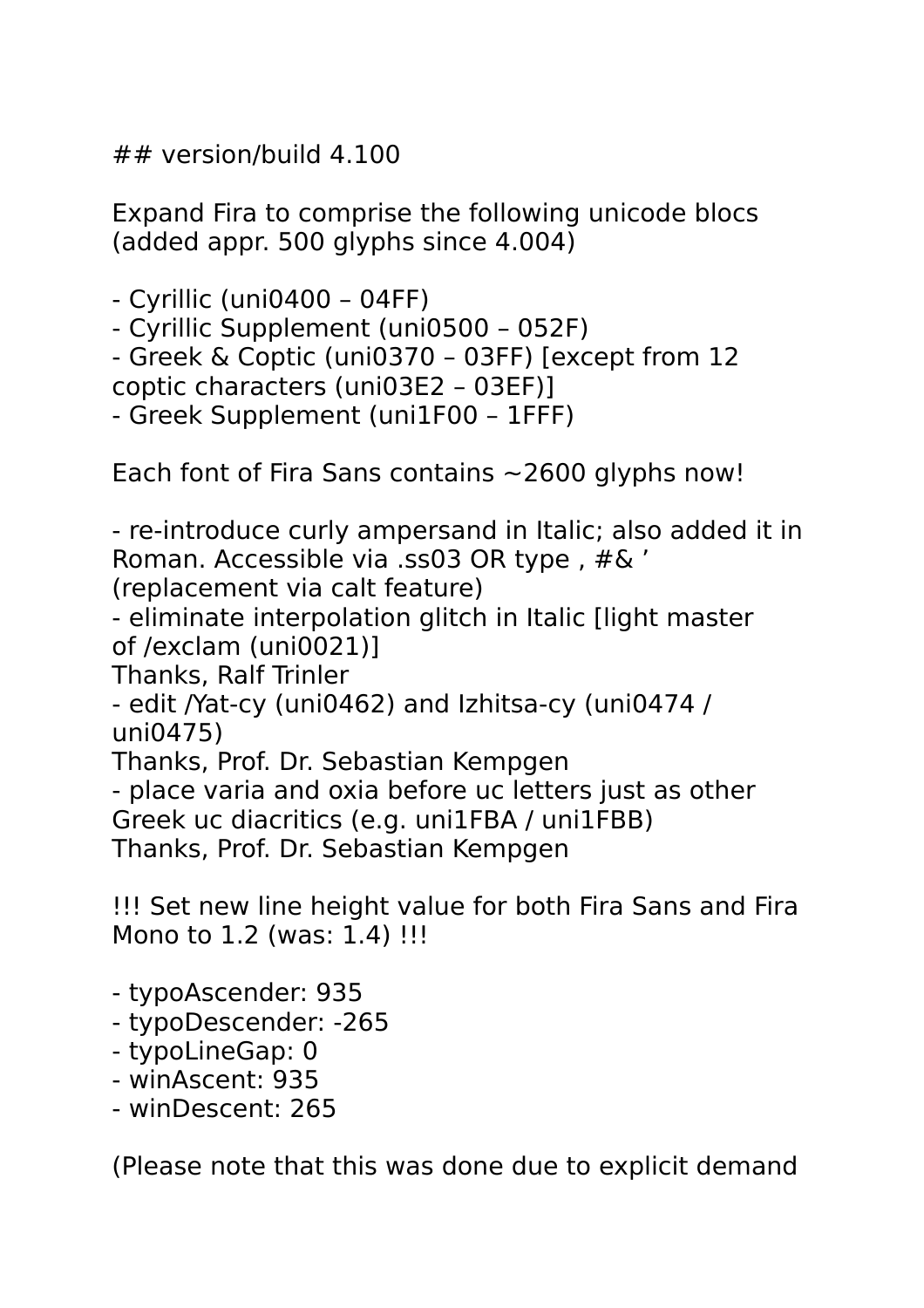of Mozilla and some users.

This change affects existing layouts if default line height is selected.)

Solved Issues tagged "BUG" on GitHub

- #65 CSS, Greek & Safari Secure correct replacement of accented Greek uppercase/sc letters by unaccented letters via calt feature Thanks, wfdd

## version/build MONO 3.200

expand Fira Mono to comprise the following unicode blocs (added appr. 500 glyphs since 3.111)

- Cyrillic (uni0400 – 04FF) - Cyrillic Supplement (uni0500 – 052F) - Greek & Coptic (uni0370 – 03FF) [except from 12 coptic characters (uni03E2 – 03EF)] - Greek Supplement (uni1F00 – 1FFF)

Each font of Fira Mono contains  $\sim$  1500 glyphs now!

- increase SB of /underscore (uni005F) and /underscoredbl (uni2017) Thanks, Fred Mora - introduce new /r (uni0072)  $>$  see # 49 GitHub - add currency symbols (default, tosf) /Liraturkish (uni20BA) /Ruble (uni20BD) /RupeeIndian (uni20B9 - edit /Yat-cy (uni0462) and Izhitsa-cy (uni0474 / uni0475) Thanks, Prof. Dr. Sebastian Kempgen - place varia and oxia before uc letters (e.g. uni1FBA / uni1FBB)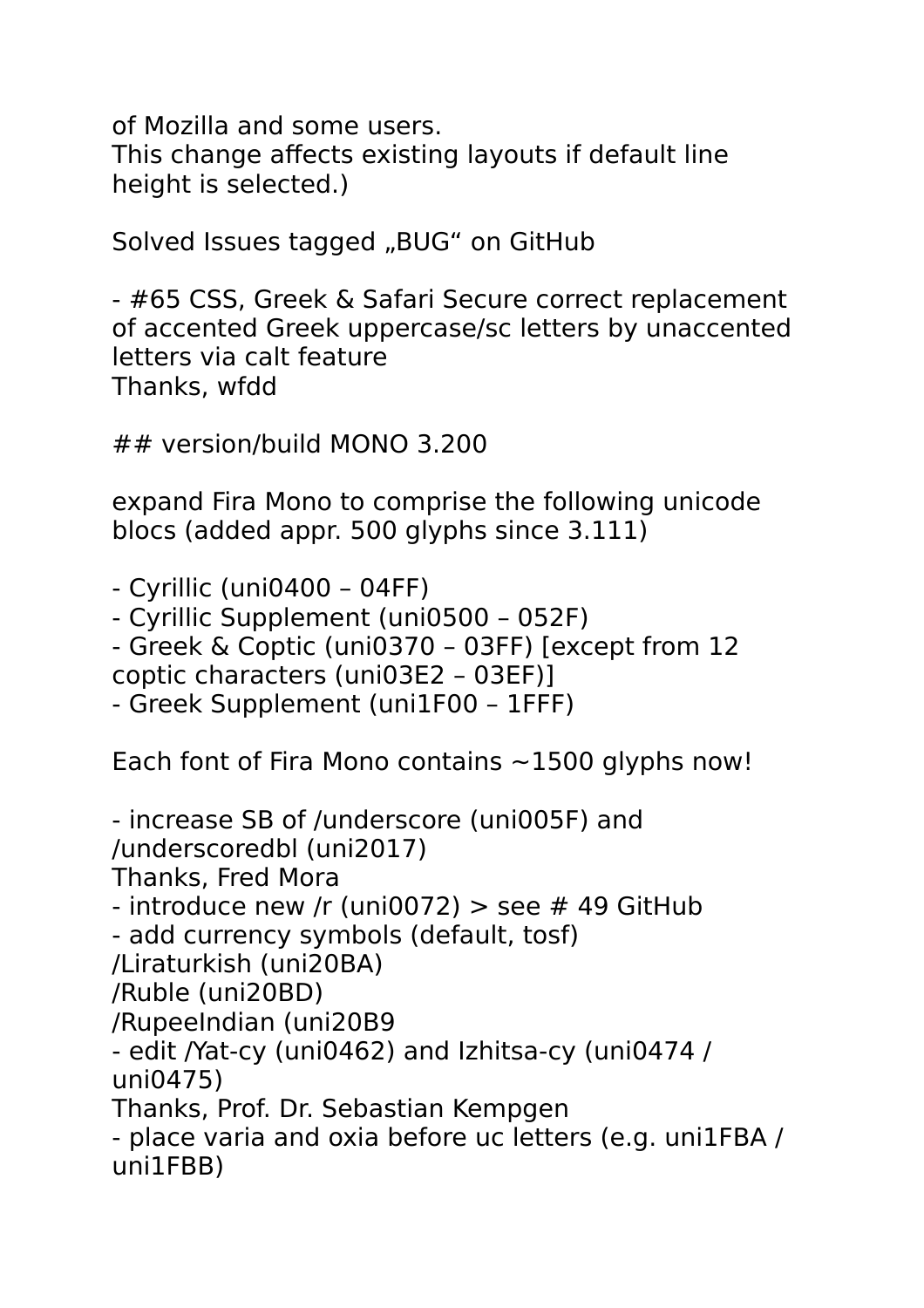Thanks, Prof. Dr. Sebastian Kempgen - new line height value see above 4.001

Solved Issues tagged "BUG" on GitHub

- #49 Mono r looks like dotlessi at small sizes Thanks, rudd-v-a.

- #56 Cannot select Fira Mono as monospaced font under KDE

Note:

We exported nonspacing accents again. Recognition as "monospaced" should work anyway due to a change in export routine in Glyphs. Please report if not! Thanks, houserockr and Georg.

## version/build 4.004

- add some Celtic characters, now providing full support for ISO-Latin 1–10

- add /literSign (uni2113)

- increase lSB of /napostrophe (uni0149); introduce positive kerning between upper quotes and /napostrophe

Thanks Friedel, Jonathan & Dwayne!

Solved Issues tagged "BUG" on GitHub

- #64 Delete positive kerning between f and u … Finally ;)

Thank you charakterziffer.

- #74 Shifted double quotes using WOFF file Thank you mdesantis and Georg.

 $##$  version/build 4.003

- increase space between apostrophe and n in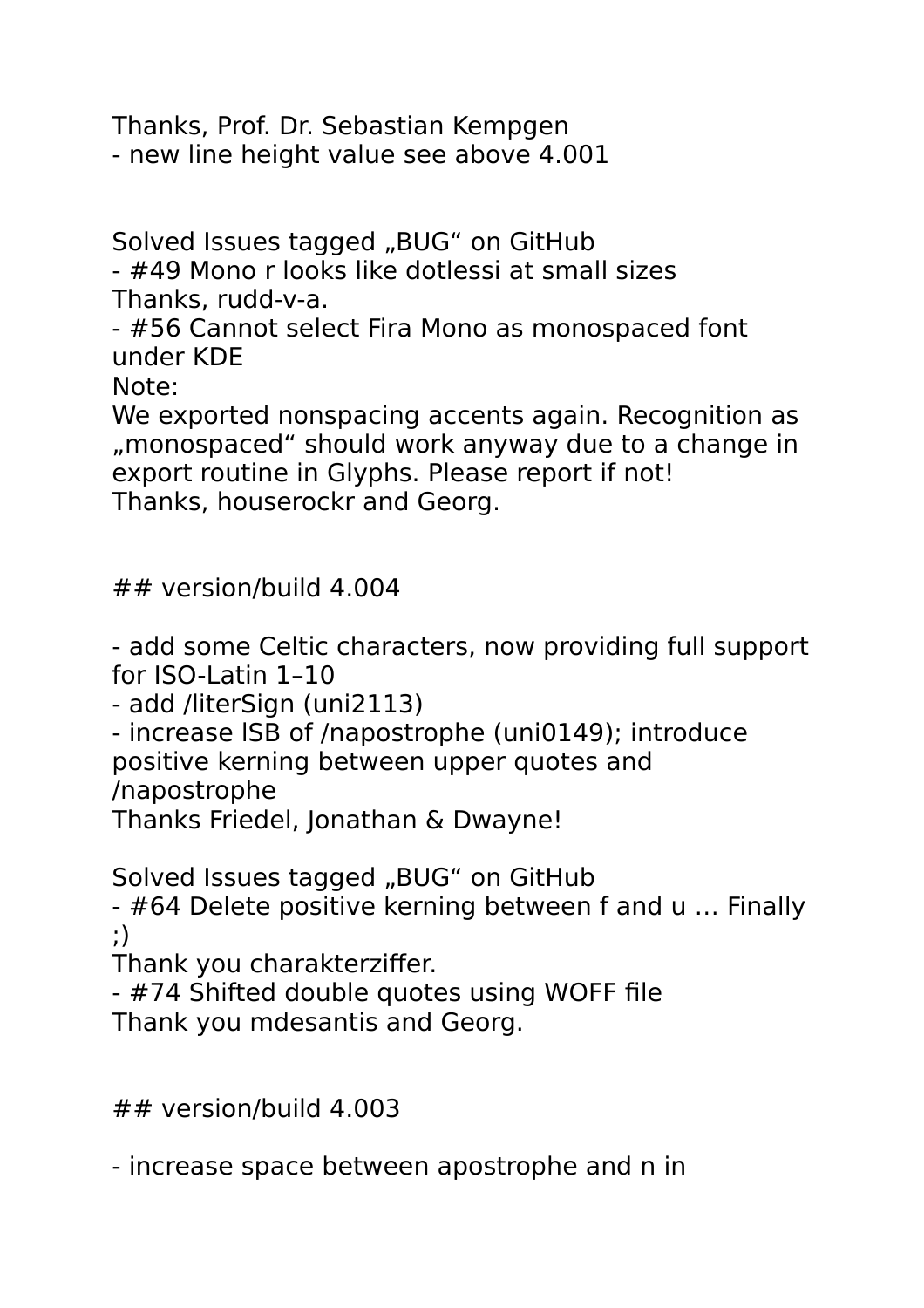/napostrophe (uni0149) Thanks, Friedel! - fix few interpolation glitches

## version/build 4.002

Expand Fira to comprise the following unicode blocs (added another 200 glyphs since 4.001)

- Latin Extensions A (uni0100 – 017F)

- Latin Extensions B (uni0180 024F)
- IPA Extensions (uni0250 02AF)

Each font of Fira contains  $\sim$  2100 glyphs now!

- add anchors for combining accent support for IPA and Pan African Beta status!! Please report if several combinations might not work due to missing anchors. We'll fix it. Thanks!

- set CSS weight class to 100 for weights thin and below - multiple minor improvements

 $\#$  *wersion*/build 4.001

Expand Fira according to Glyphs categories

- Latin > Vietnamese, Piyin, IPA & Pan African Latin including small caps (add approx. 460 glyphs including regional stylistic alternates for Pan African accessible via .ss01)

Add currency symbols (default, osf, tf, tosf)

- /Liraturkish (uni20BA)

- /Ruble (uni20BD)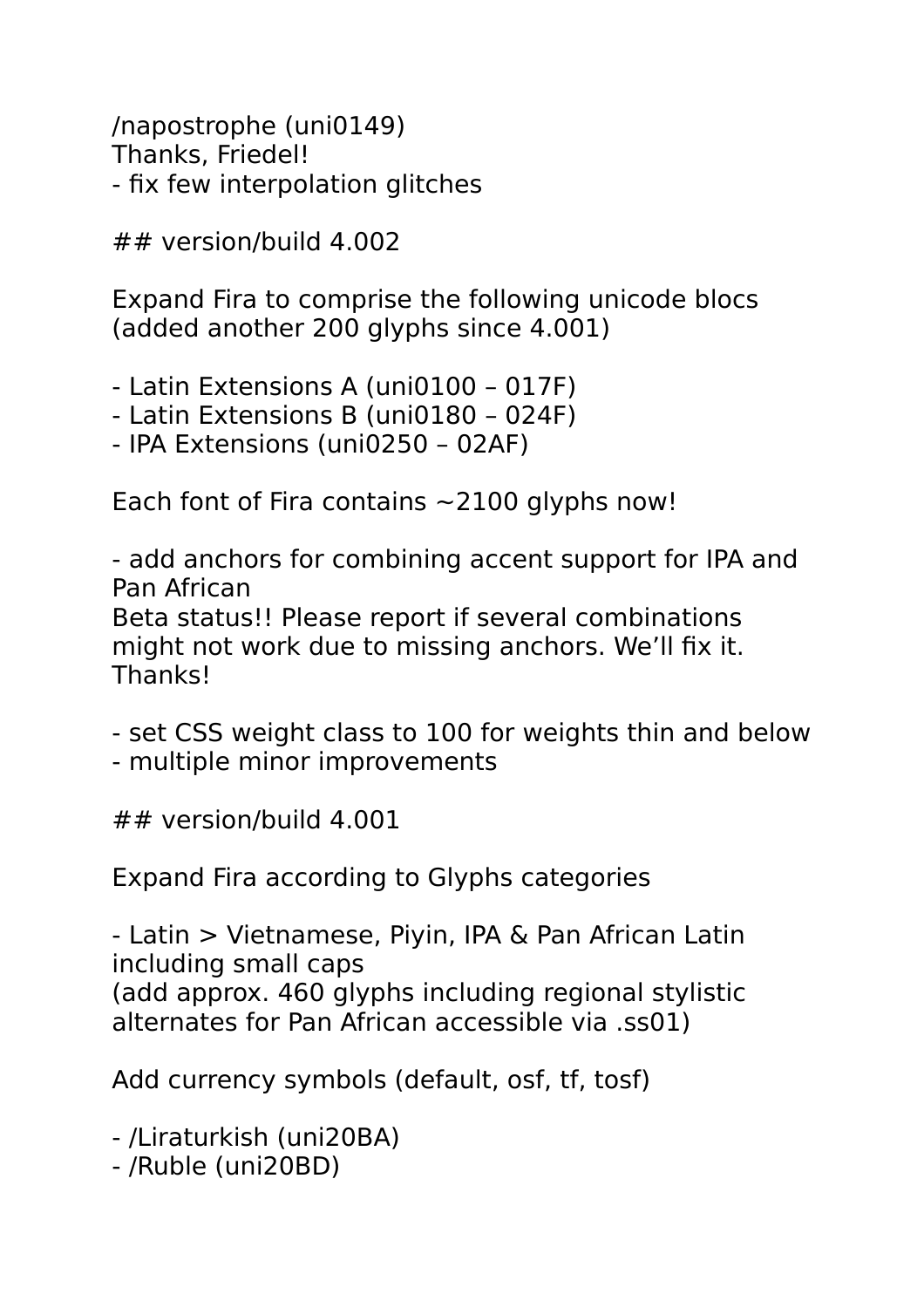- /RupeeIndian (uni20B9)

- add /Germandbls (uni1E9E) + sc

- multiple minor improvements

- Mono Update will follow after extension of Romans and Italics to Cyr and Greek Extended.

Issues tagged "BUG" on GitHub

- #57 line positioning in ie

Vertical metrics of official version remains unchanged until the test version is confirmed by so0ft on GitHub. Setting typoLineGap to zero might lead to vertical metrics conflicts in other layouts/circumstances.

- #59 FsType indicating restricted embedding and subsetting

fsType was "editable", now set to "not set" (installable). Should solve the problem.

Thank you n7s.

- #64 Delete positive kerning between f and u caused by a transfer glitch from FL to Glyphs

Thank you charakterziffer.

- #66 Greek tonos capitals with negative SB Added some SB in the Black master of the following glyphs to ensure they don't overlay the space in the bold weights.

Thank you wfdd.

- /Epsilontonos (uni0388)
- /Etatonos (uni0389)
- /Iotatonos (uni038A)
- /Omicrontonos (uni038C)
- /Upsilontonos (uni038E)

## version/build 3.111

- TTFautohint via Glyphs 2 developer Beta GUI for TTF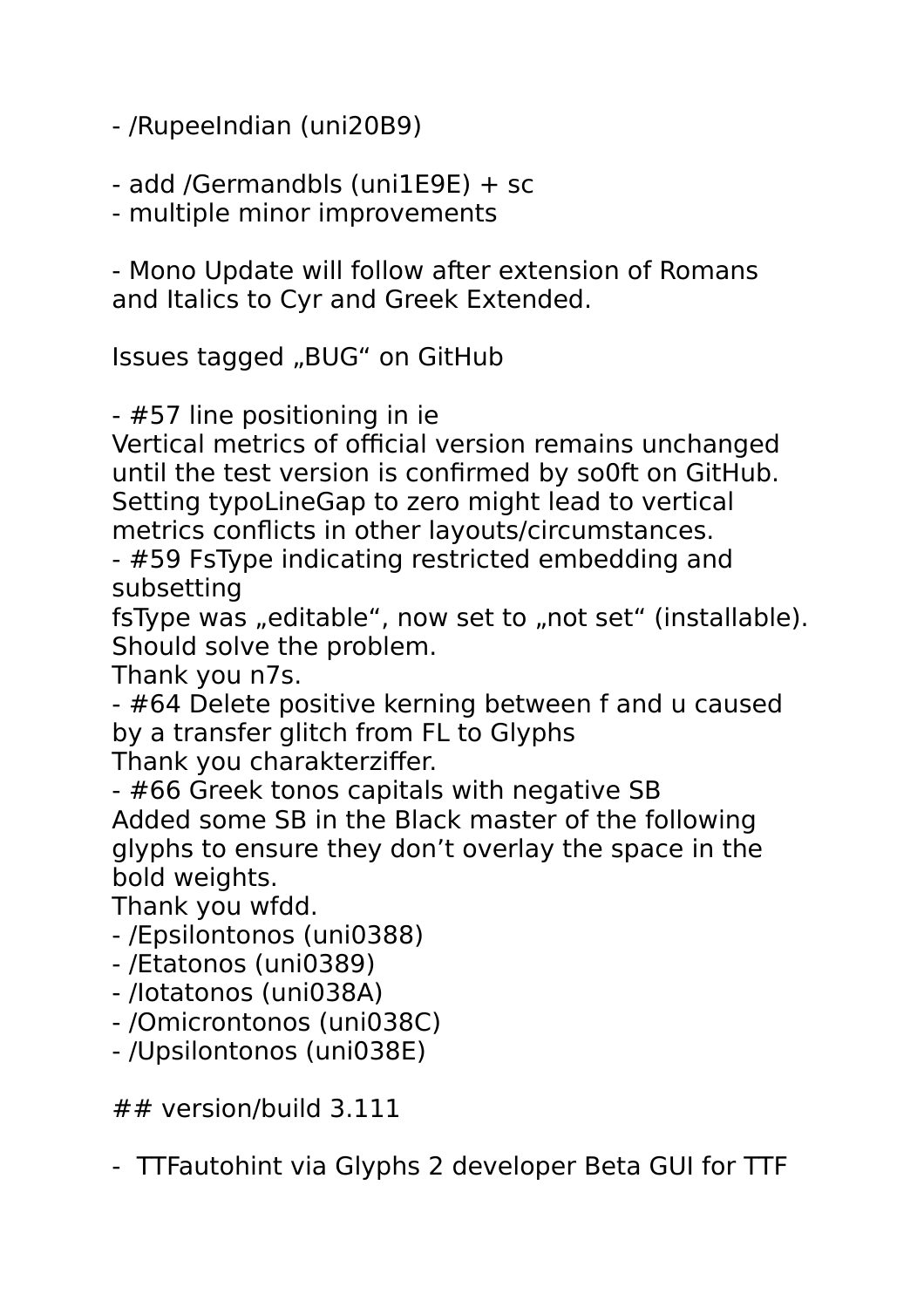export

- fixed zero width glyphs with no zero value in Italic (PDFs stay version 3110, just renamed the zip-folder)

```
## version/build 3.110
```
- fixed TTF/WOFF/EOT in Mono export error caused by database divergence Glyphs2 Beta

- fixed interpolation glitches coming with new behavior of anchors in Glyphs2 Beta

- fixed zero width glyphs with no zero value in Mono

- legibility improvement for code applications: braces, brackets and parens in Mono

## version/build 3.109

- https://github.com/mozilla/Fira/issues/43

\* impossible to get equal values for all OS issues with common methods.

 $=$  catch:

> set typoLineGap to 400 (was 200)

> set winDescender to -350 (was -500)

! known bug: cuts of lowest glyphs (-353 Ultra)

? Arabic (should not become lower)

? Vietnamese (should not become higher)

- fixed zero width glyphs with no zero value

- fixed PS hinting issues coming up changing grid in the very thin weights

## version/build 3.108

- NEW Mono Medium weight
- added style linking for all weights and styles
- panose information for single weights

- Italic: uni0414 De-cyr in upright shape –

commissioned by mozilla, but handwritten shape will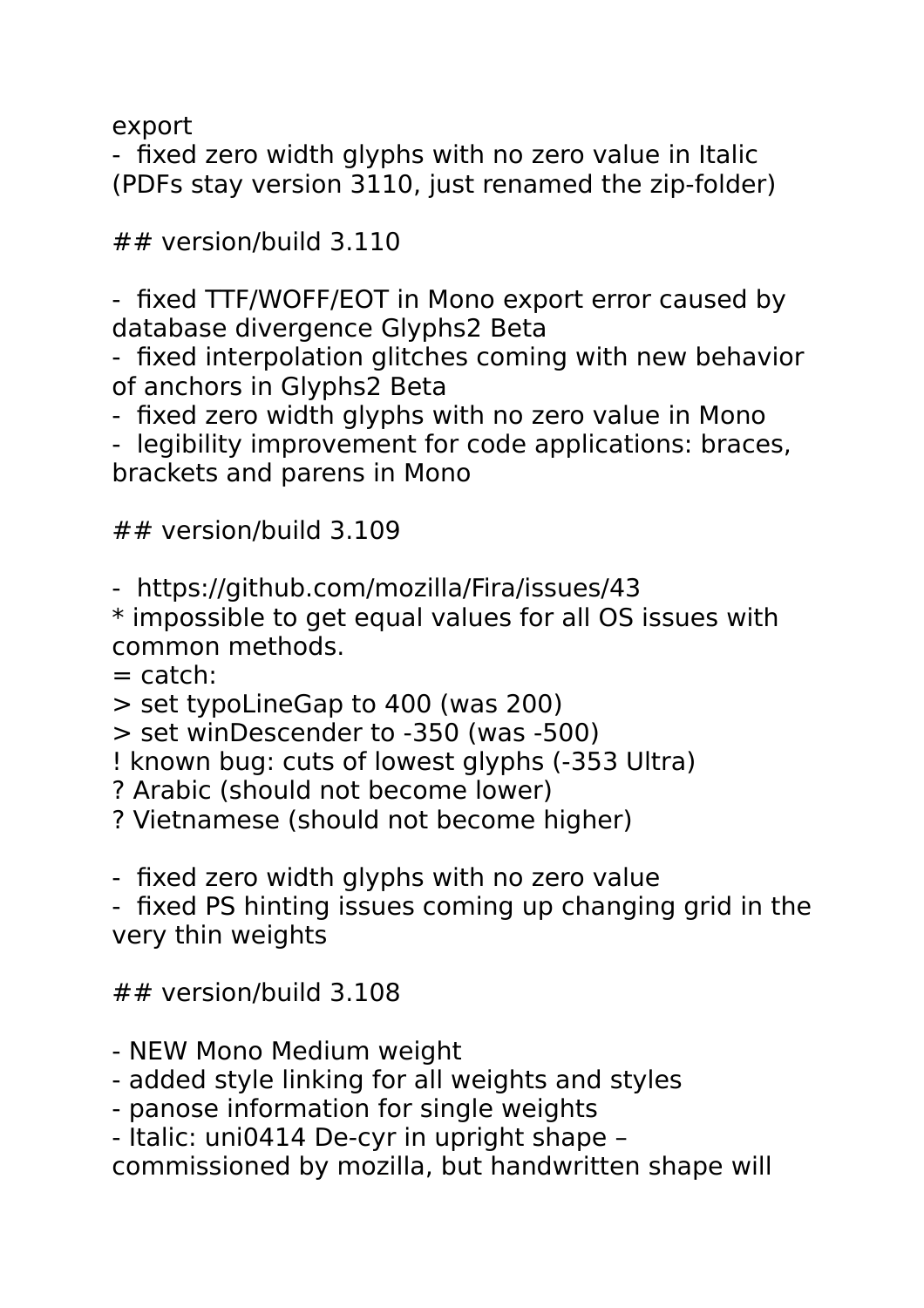come back with Bulgarian and Serbian localized feature in  $3.2$  :) –

- zip-archives without Mac-Resources

## version/build 3.107

! line spacing !

- added "Use Typo Metrics" to sfSelection in OS/2 table { OS/2 table and bbox size are equal to Fira 1.4 and 2.1 If you have any issues with increased linespacing, make sure your render engine and/or software application DOES read the OS/2 table based information and/or the bbox size }

- panose information added to OS/2 table

- uni0400 & uni0450 (small & capital/sc cyrillic i with grave – Bulgarian/Macedonian)

- uni040D & uni045D (small & capital/sc cyrillic i with grave – Bulgarian/Macedonian)

- Mono: now set as isFixedPitch

- Mono: asterisk \* uni002A now on x-height and a little bit larger

- fixed interpolation glitches

- New grid export parameters for Two, Four, Eight and **Hair** 

- UFO source files instead of Glyphs-files

## version/build 3.106

- aogonec uni0105 > nicer connection

- outline corrections concerning some interpolation glitches

- web font formats added (beta version only)

## version/build 3.105

- smaller kerning issues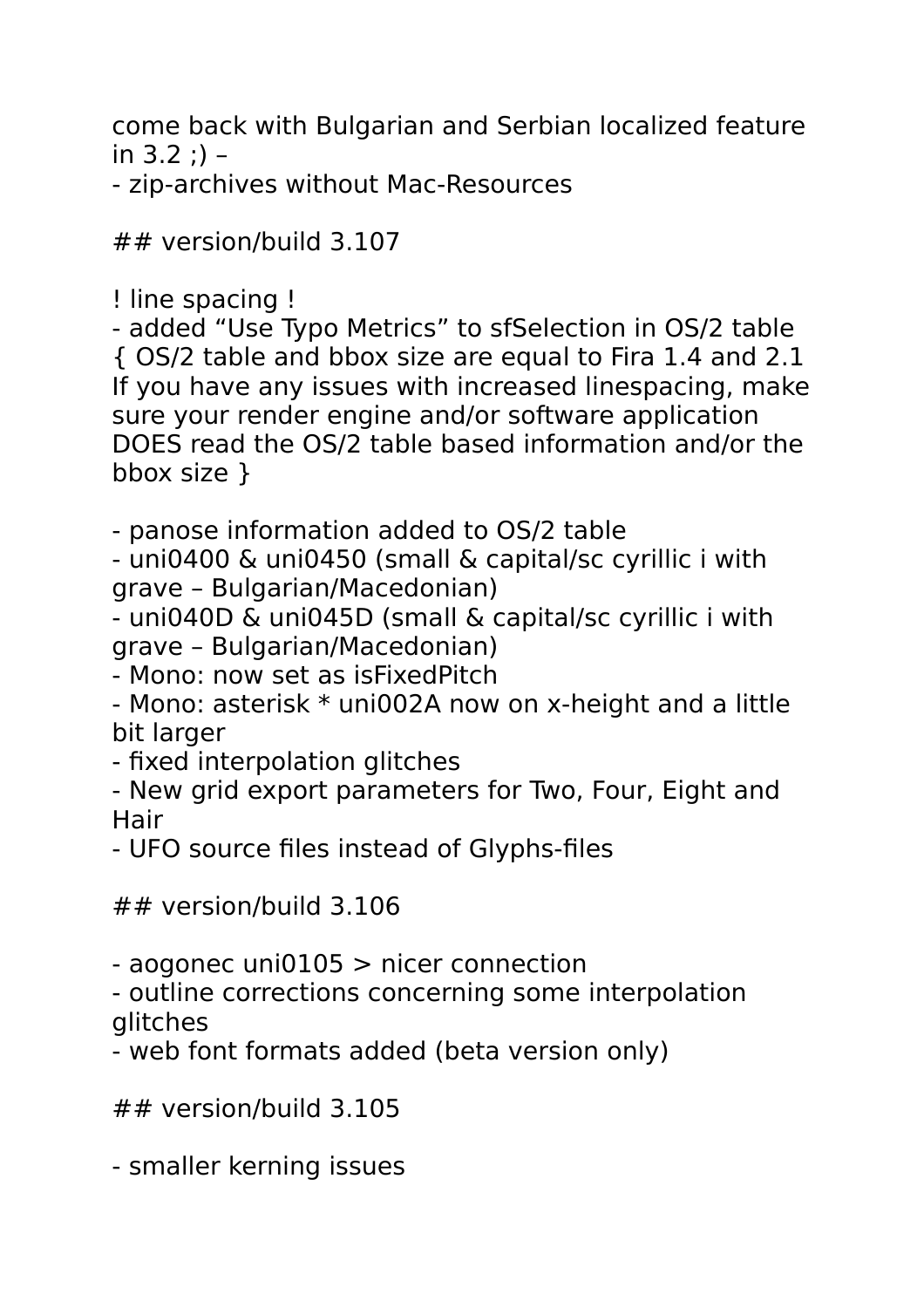- minor outline corrections concerning interpolation issues

## - T cedilla centered in Mono

## version/build 3.104

- bbox resized to value of version 2.1
- smaller kerning issues

- all Bold weights from 160 to 158 (better results with hinting)

- j Mono: wider shape
- g Mono: equal style to Sans now (lower terminal)

## version/build 3.103

- auto linespacing fixed (equal to Fira2.x)
- ligature feature set to .dliv' in Mono faces
- new shape for J in Mono faces
- fixed hinting bug in heavy weights
- fixed /hcircumflex accent position in lighter weights

- adding SmallCaps for free valuation service: adding as much composites as possible via Glyph 1.4.4 database from 3.001

## version/build 3.102

- improved for el-cyrillic / all cases л Л л.sc
- improved shape for alpha α, pi π, tau τ
- minor kerning issues for punctuation
- minor spacing issues

## version/build 3.101

- no more empty glyphs in CYR

## version/build 3.100